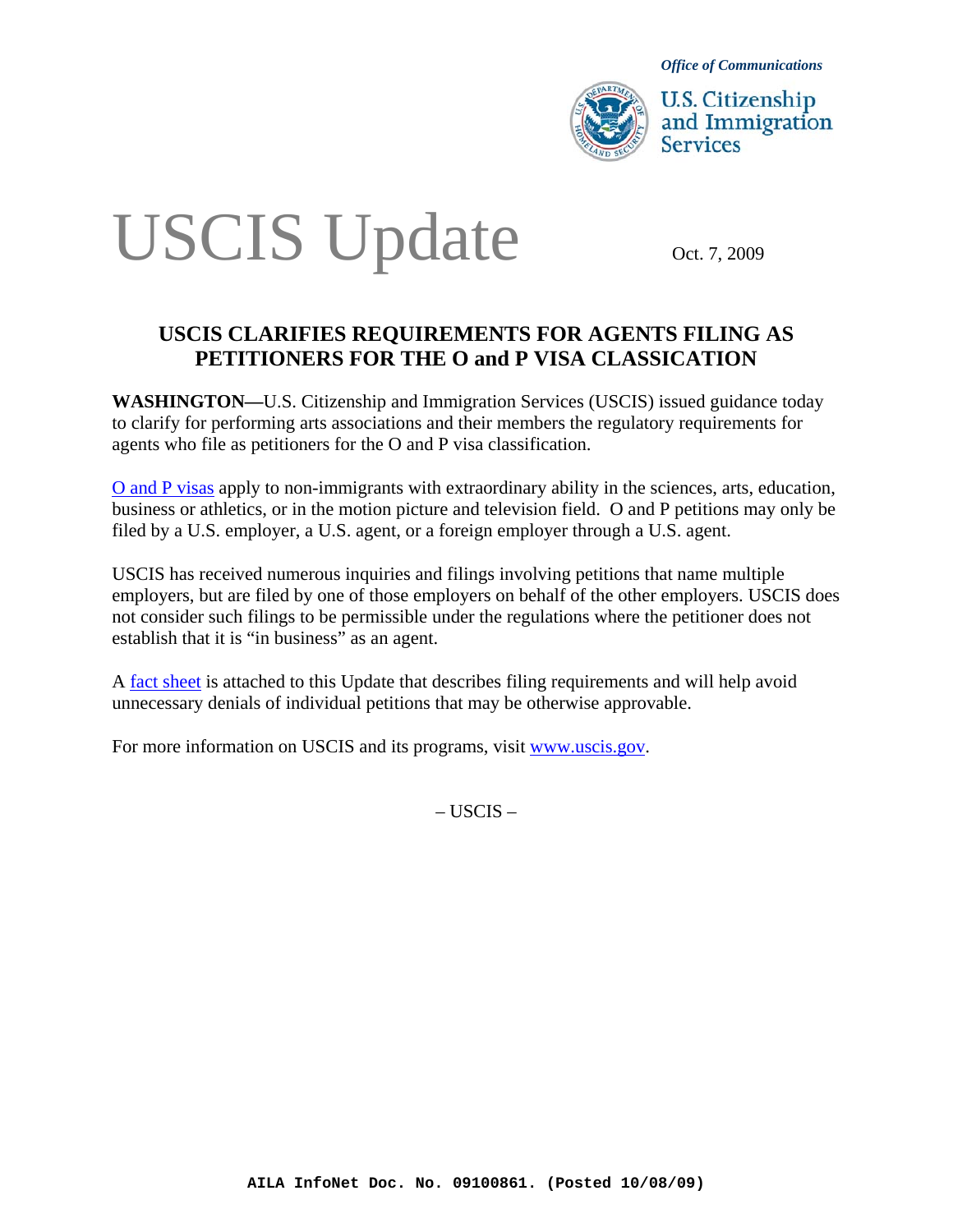# Fact Sheet Oct. 7, 2009

# **USCIS CLARIFIES REQUIREMENTS FOR AGENTS FILING AS PETITIONERS FOR THE O and P VISA CLASSICATION**

#### **Introduction**

U.S. Citizenship and Immigration Services (USCIS) is clarifying for performing arts associations and their members the regulatory requirements for agents who file as petitioners for the O and P visa classification.

### **Background**

USCIS has received inquiries from the public and at the Service Centers that reveal confusion regarding the circumstances under which an agent may file O and P petitions on behalf of multiple employers.

### **Discussion**

Under 8 CFR 214.2( $o(2)(i)$  and 8 CFR 214.2  $(p)(2)(i)$ , O and P petitions may only be filed by a U.S. employer, a U.S. agent, or a foreign employer through a U.S agent.

Both the O and P regulations provide that if the beneficiary employee will work concurrently for more than one employer within the same time period, each employer must file a separate petition with the Service Center that has jurisdiction over the area where the alien will perform services, unless an "established agent" files the petition. See 8 CFR 214.2(o)(2)(iv)(B) and 8 CFR 214.2(p)(2)(iv)(B).

A petition filed by an agent is subject to several conditions. A petition involving multiple employers may be filed by a person or company *in business as an agent* as the representative of both the employers and the beneficiary, if:

- The supporting documentation includes a complete itinerary of the event or events.
- The itinerary specifies the dates of each service or engagement, the names and addresses of the actual employers, and the names and addresses of the establishments, venues, or locations where the services will be performed.
- The contract between the employers and the beneficiary is submitted.
- $\blacksquare$  The agent explains the terms and conditions of the employment and provides any required documentation.

See 8 CFR 214.2(o)(2)(iv)(E)(2) and (p)(2)(iv)(E)(2). In addition, an agent who is also the beneficiary's employer may file a petition, but the agent must specify the wage offered and the other terms and conditions of employment as described in the contractual agreement between the agent/employer and the beneficiary employee. 8 CFR 214.2(o)(2)(iv)(E)(1) and (p)(2)(iv)(E)(1). Therefore, while the regulations permit an agent to file a petition on behalf of multiple employers (including the agent/employer itself), the regulations require that the agent be "in business" as an agent.